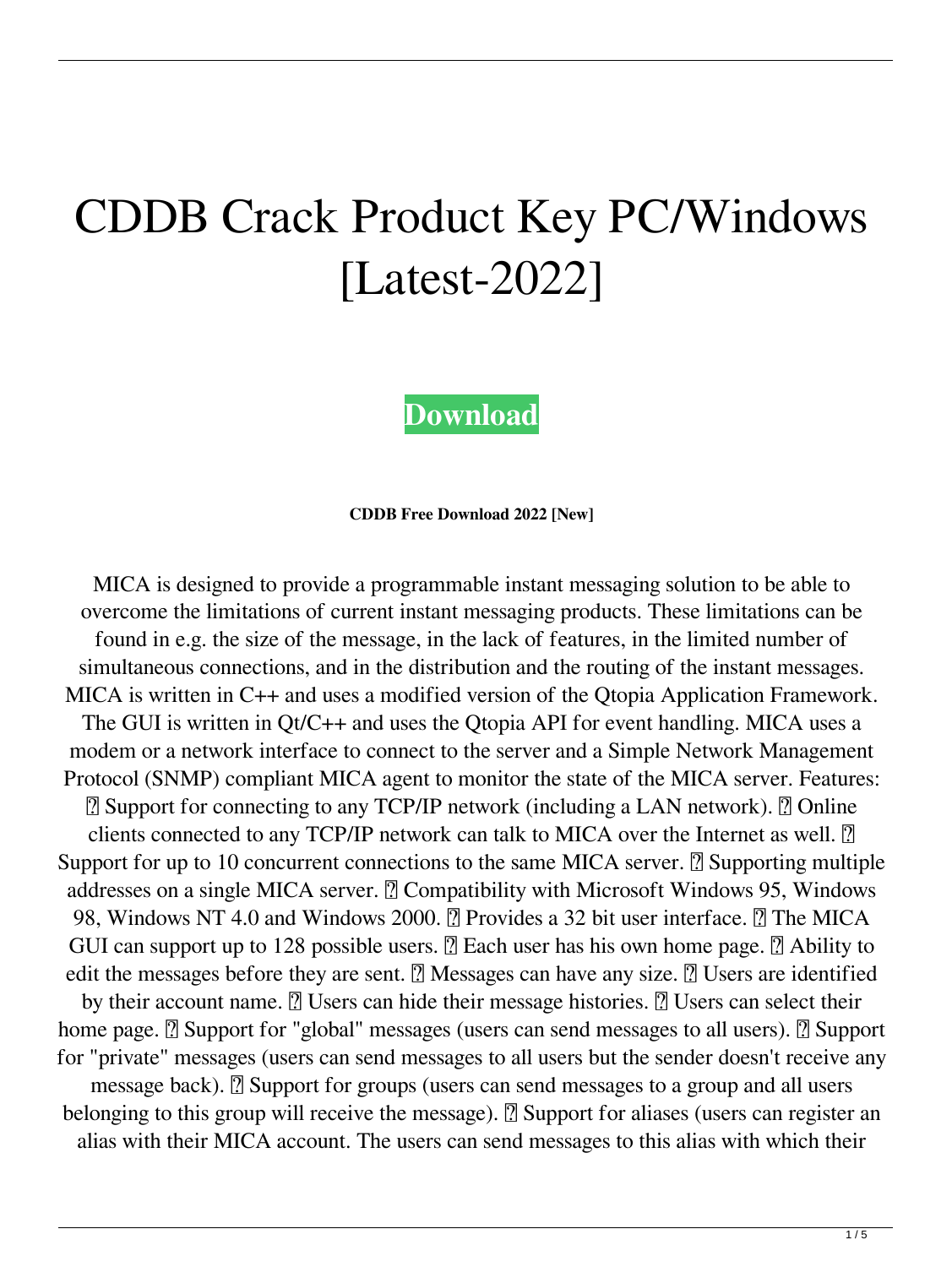account has been associated).  $\mathbb{Z}$  Support for extended groups (users can send messages to multiple groups. Every group is a list of users, and each user can belong to multiple groups).  $[$ Support for channels (a user can join a channel and the channel's contents are only seen by users who are part of this

### **CDDB Crack +**

? CDDB Crack Mac allows the user to easily maintain a huge collection (like ours, more then 200 CDs and 20 DVDs) in a very orginized way. The user can also save different data files for diffrent type of material (music, movies, data, etc.). The indexing is achieved by an external program, called CDDBD (CD Database Driver). CDDBD can index all files on a CD/DVD into the data. All of the programs are written in C and the coding itself is simple. There is also a set of different data files (used by the driver) for Connected Flight Studio The main objective of this project was to create a very user friendly, easy to use application, which allow pilots to check both the ground and aircraft data such as: ATC frequencies, localizer indications, SAT, radio communications, nav data, etc. In order to cover the pilot's needs, we have created an app to give the information in a simple and intuitive way. To achieve this we have developed and utilised the following: • an accurate and usable database that covers all the required data • an integrated GIS for efficient visualization of the data • a web-server for uploading the data, and therefore allowing others to use it • a powerful backend in order to be able to access the data and add new items to it easily • a sleek user interface to allow a quick view of the required data And this is just the tip of the iceberg. You can access the database, add and edit data using our back-end, and share the data to others. KEYMACRO: CDDB allows the user to easily maintain a huge collection (like ours, more then 200 CDs and 20 DVDs) in a very orginized way. The user can also save different data files for diffrent type of material (music, movies, data, etc.). The indexing is achieved by an external program, called CDDBD (CD Database Driver). CDDBD can index all files on a CD/DVD into the data. All of the programs are written in C and the coding itself is simple. There is also a set of different data files (used by the driver) for 3D Sound for VR apps Challenge:We are looking for a 3D Sound Expert to join our team and help us in 81e310abbf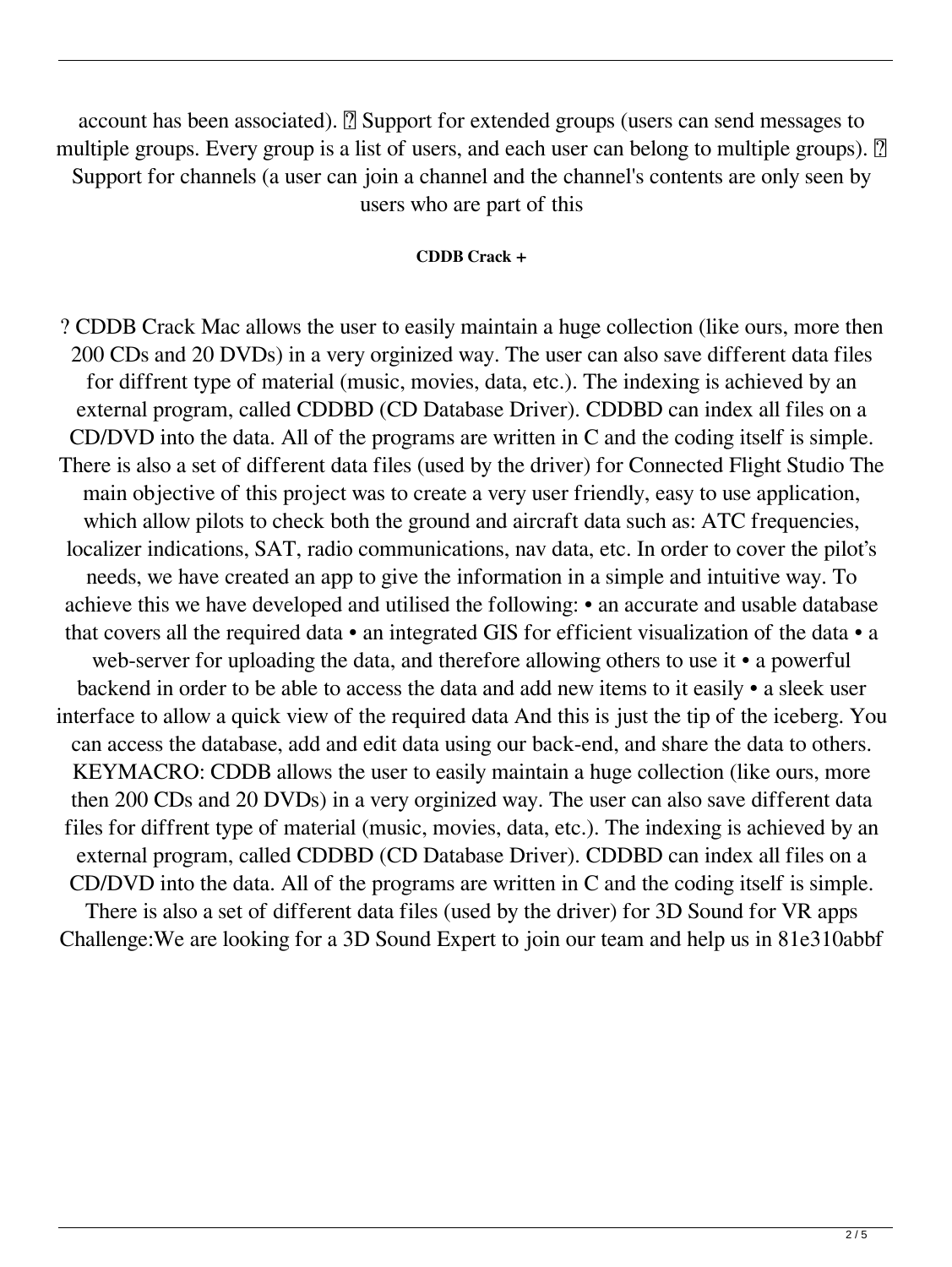### **CDDB Crack+ Free License Key Free**

CDDB is a program that index all files on a CD/DVD (by selected categories) into the data and lets the user serach it for certain files. You can also save different data files for diffrent type of data (music, movies, art, notes, etc.). All in a very orginized way. CDDB is Free Software and has very easy to use and intuitive GUI. Some features: • Over 60 categories • Organized by Artist/Album/Year/Genre/Description • 20 plus fields (Music, Movies, Photos, etc) • Supports most file formats • Save and Load data directly from CDDB! Reto Schneider, kode54 & others have released the Alpha 2 CDDB (CD Data Base) version 2.0.1: This release fixes a bug in the Save DVD/CD Library screen in a later version of CDDB 20.0 Re: Free CD/DVD Data Base It is a free software application for your cd/dvd library, it works in all Linux distros. Description: It is a free software application for your cd/dvd library. It indexes all your data files in a simple, user-friendly and easy-to-use manner, and includes 20 data fields. Data is indexed by year, album, artist, genre, description and title. There is a web-page and a forum for your support. It can handle both data-files for CDs and DVDs. You can also use the CDDB for data-files on other types of storage media. Install on the desktop: Create a symbolic link: sudo ln -s /usr/bin/cddb\_mkcddb /usr/bin/cddb Then add the CDDB executable to your KDE menu (which is called in KDE/Applications) Re: Free CD/DVD Data Base A new CDDB can be found at: This new CDDB is a C++ programm that can search for the tracks of a given CD/DVD. It includes many new features like: - openid support - id3 tags - full lyrics support - the ability to save/load the library It also includes an online database where

## **What's New In CDDB?**

The library has some functions to work with the freedb and cddb databases. The CDDBLibrary is a part of the CDDB FreeDB project. This is a library for working with freedb and cddb databases. The aim is to provide easy access to freedb and cddb databases. CDDBLibrary allows to open a connection to freedb and cddb databases with minimal effort. Dll is based on FREEDB with the following features: FreeDB Database Support of CDDB databases (cddb) Database connection and file download support Select/Download data To launch DLL files just add CDDBLibrary.dll into the main directory of EXE file and it will be used automatically. You can also search (select/download) data with CDDBLibrary.dll. DLL allows you to use CDDB database with applications which are not based on FreeDB. You can also use CDDBLibrary with XMBC. If you like the project and want to use it in your project or shareware or commercial software just contact me. It's free for free software. NOTE: To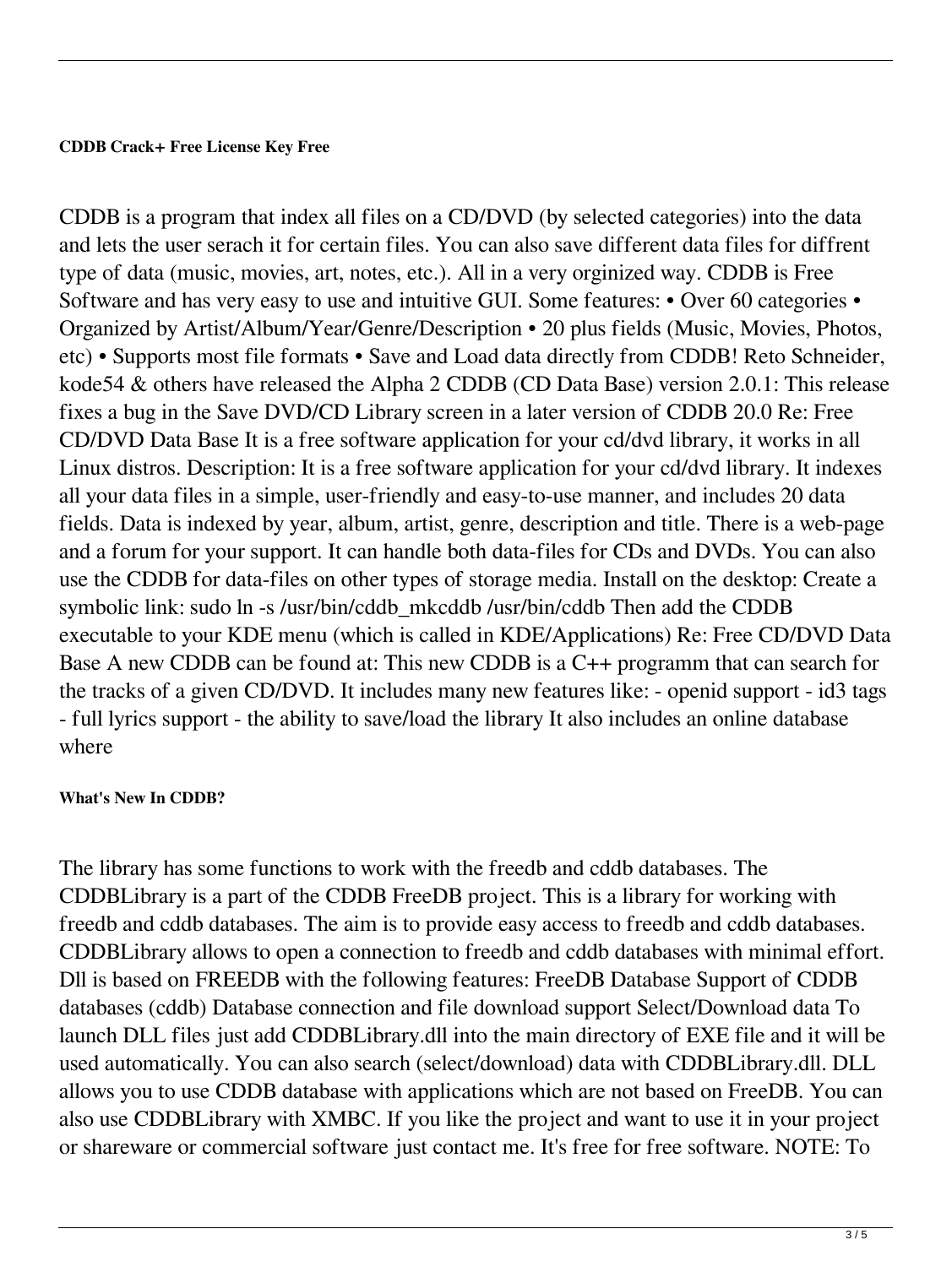run the EXEs, first you'll have to copy CDDBLibrary.dll, bass.dll and basscd.dll into the same directory as the EXEs. Example: unit Unit1; interface uses Windows, Messages, SysUtils, Variants, Classes, Graphics, Controls, Forms, Dialogs, CDDBLibrary; type TForm1 = class(TForm) Memo1: TMemo; Memo2: TMemo; button1: TButton; procedure button1Click(Sender: TObject); procedure Memo1Change(Sender: TObject); procedure Memo2Change(Sender: TObject); procedure FormClose(Sender: TObject; var Action: TCloseAction); private { Private declarations } public { Public declarations } end; var Form1: TForm1; implementation {\$R \*.dfm} procedure TForm1.Button1Click(Sender: TObject); begin Memo1.Text := 'Click on me'; end; procedure TForm1.FormClose(Sender: TObject; var Action: TCloseAction); begin CDDBLibrary.ClearDatabase; end; procedure TForm1.Memo1Change(Sender: TObject); begin